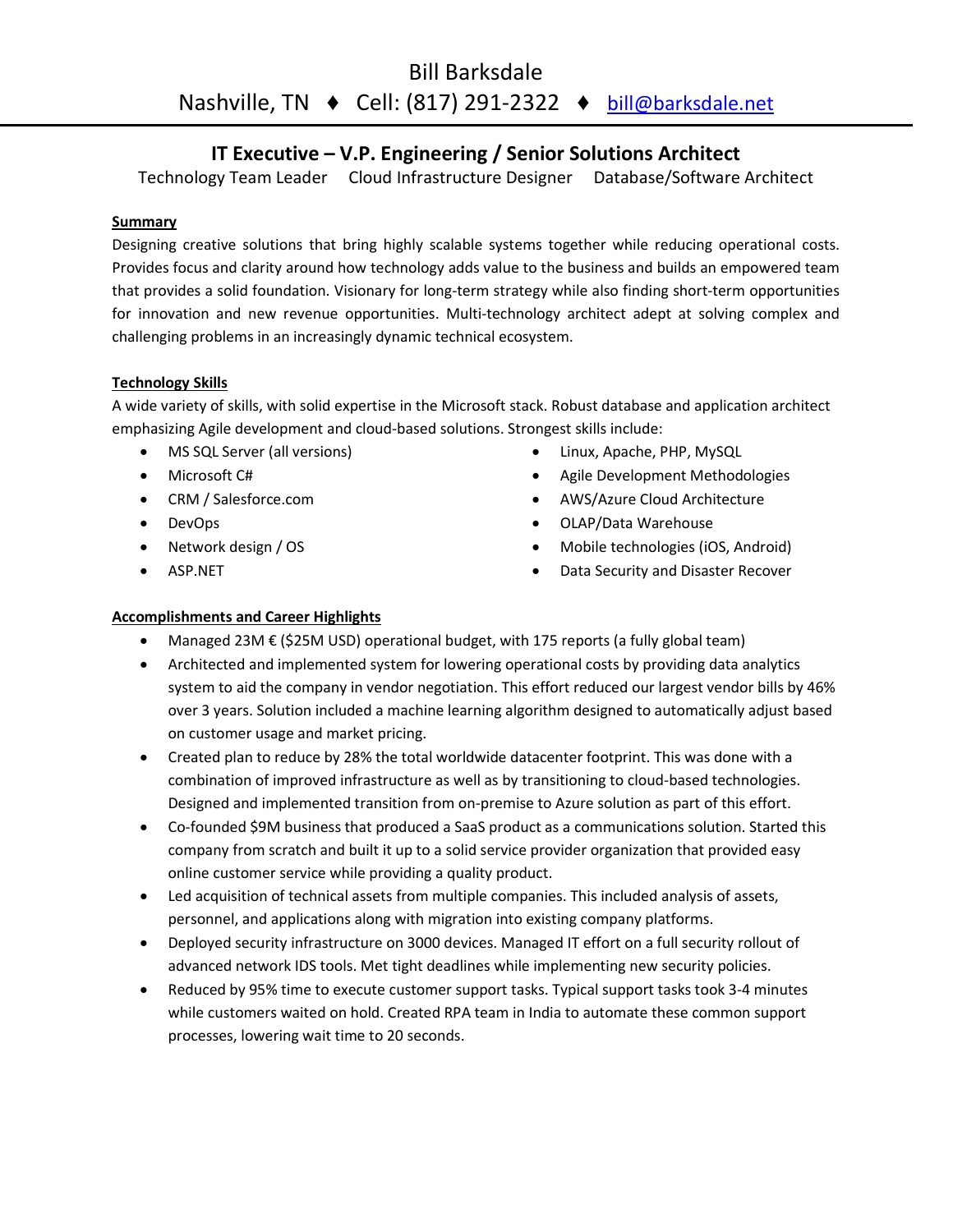#### Professional History

Ascend Federal Credit Union Murfreesboro, TN

Vice President - VP of Business Application Support 12/2020-Present

#### Projects:

- Oversaw all software solutions for \$3.8B credit union
- Architected and managed development of 150 GB Enterprise Data Warehouse
- Oversaw transformation of online banking application utilized by 130,000 subscribers.
- Developed software policies, security procedures, and adhering to compliance and regulatory requirements (including NIST and FFIEC).
- Created statement and notices generation system. In addition to providing significant improvements, this reduced total costs for these mandatory notices by 15% annually.
- Implemented solution to replace credit card printing systems with new in-house plastics.
- Managed integration of core systems with ADP software for HR purposes

### NTT Cloud Communications Chicago, IL

Vice President - VP of Information Systems 12/2014-12/2020 Chief Technology/Information Officer (Interim) Director of Engineering

Projects:

- Served as Interim CTO/CIO to provide stability and continued strategic direction for the entire technology organization, including global network team, technical product development, network security, as well as software development team.
- Architected and implemented machine learning solution to analyze vendor data, determine least costs, and automatically apply corrections to reduce costs.
- Led research and development teams to create new value-adds for existing product suite. Coached and mentored key leaders to build an empowered group that focused on agile development methodologies.
- Completed PCI compliance for payment processing systems, as well as implemented solution for GDPR and CCPA.
- Built a fully automated billing system as a strategic solution for new products. This system provided a way to secure significantly larger customers by providing online reporting, detailed billing, and integrated EDI solution.
- Datacenter costs were increasing, causing higher operational overhead. Created cloud-based migration strategy for internal databases and websites, which reduced costs.
- Oversaw complete rollout of security tools to form a solid Intrusion Detection System. This was a company-wide rollout of tools to fully secure the network and infrastructure.
- Provided global leadership in supervising 75 worldwide development engineers, CRM analysts, systems support team, data warehouse experts, and database architects.